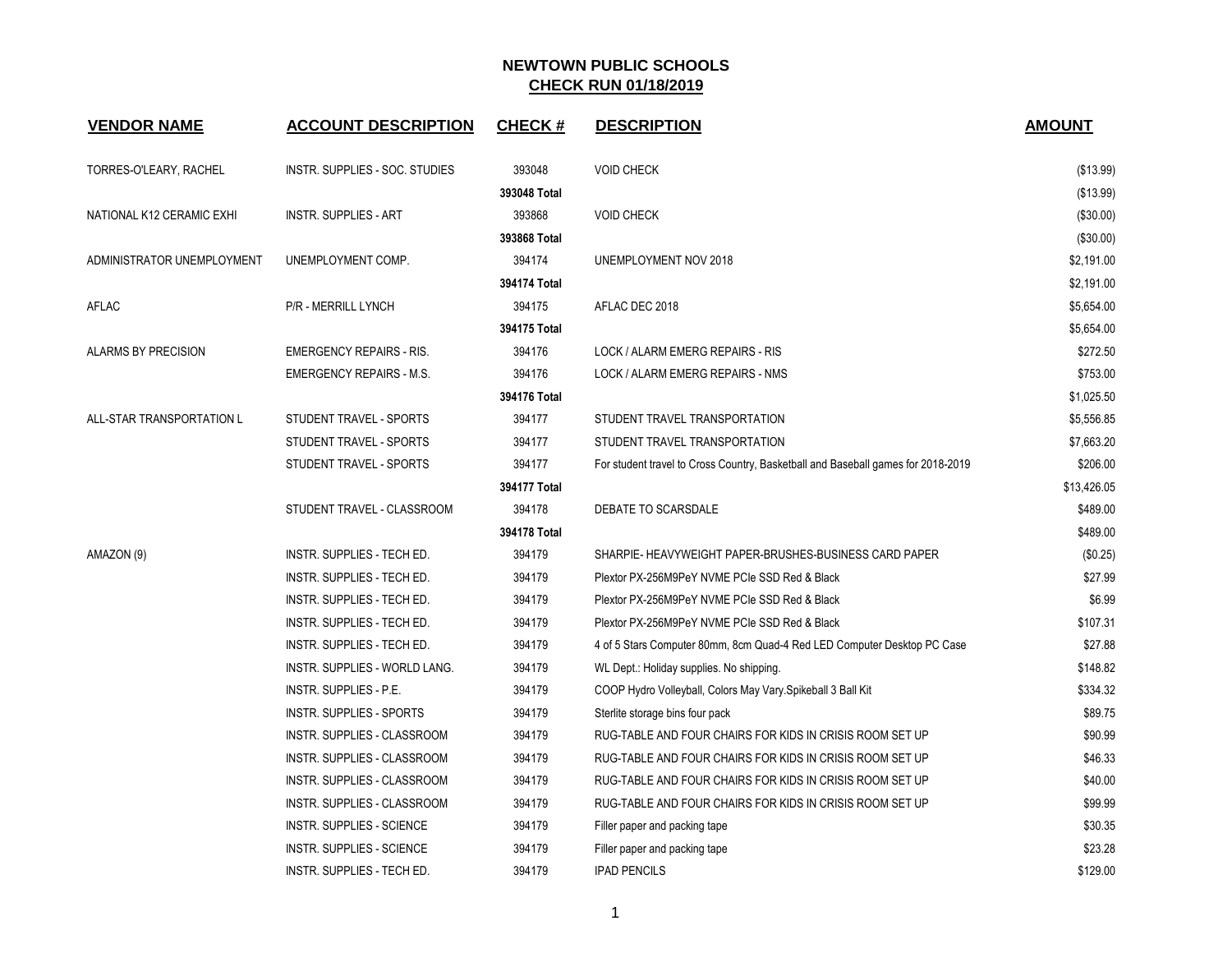| <b>VENDOR NAME</b>                   | <b>ACCOUNT DESCRIPTION</b>         | <b>CHECK#</b> | <b>DESCRIPTION</b>                                                            | <b>AMOUNT</b> |
|--------------------------------------|------------------------------------|---------------|-------------------------------------------------------------------------------|---------------|
| AMAZON (9)                           | <b>INSTR. SUPPLIES - P.E.</b>      | 394179        | Volleyball Trainers Flaghouse Far Out Volleyball Floater - 10"" Dia- 15 BALLS | \$17.60       |
|                                      | <b>INSTR. SUPPLIES - P.E.</b>      | 394179        | Volleyball Trainers Flaghouse Far Out Volleyball Floater - 10"" Dia- 15 BALLS | \$101.45      |
|                                      | <b>INSTR. SUPPLIES - SCIENCE</b>   | 394179        | 3m mounting tabs and notebooks                                                | \$45.46       |
|                                      | INSTR. SUPPLIES - SCIENCE          | 394179        | Key Tags, Avery Binder, C-Line Binder                                         | \$31.22       |
|                                      | <b>INSTR. SUPPLIES - CLASSROOM</b> | 394179        | <b>VISITOR BOOK</b>                                                           | \$23.99       |
|                                      |                                    | 394179 Total  |                                                                               | \$1,422.47    |
| ANTHEM BLUE CROSS AN                 | P/R - VOLUNTARY VISION INS.        | 394180        | ANTHEM JAN 2019                                                               | \$1,221.10    |
|                                      |                                    | 394180 Total  |                                                                               | \$1,221.10    |
| APPERSON INC.                        | <b>INSTR. SUPPLIES - SCIENCE</b>   | 394181        | FORM 27120 -100 QUESTIONS                                                     | \$228.00      |
|                                      | <b>INSTR. SUPPLIES - SCIENCE</b>   | 394181        | FORM 26550 200 QUESTIONS                                                      | \$38.00       |
|                                      | <b>INSTR. SUPPLIES - SCIENCE</b>   | 394181        | FORM 28190 - 15 QUESTIONS                                                     | \$64.00       |
|                                      | <b>INSTR. SUPPLIES - SCIENCE</b>   | 394181        | <b>SHIPPING</b>                                                               | \$31.48       |
|                                      | <b>INSTR. SUPPLIES - SCIENCE</b>   | 394181        | ITEM # 26370 HP INKJET CARTRIDGE - RED C6602R                                 | \$122.00      |
|                                      | <b>INSTR. SUPPLIES - SCIENCE</b>   | 394181        | SHIPPING & HANDLING                                                           | \$9.75        |
|                                      |                                    | 394181 Total  |                                                                               | \$493.23      |
| ASSOCIATED REFUSE HAULERS            | <b>REFUSE REMOVAL</b>              | 394182        | REFUSE REMOVAL 2018-2019 3RD YEAR OF 5 YEAR BID                               | \$8,204.29    |
|                                      | <b>REFUSE REMOVAL</b>              | 394182        | CARDBOARD RECYCLING - 2018-2019                                               | \$360.00      |
|                                      | REFUSE REMOVAL                     | 394182        | CARDBOARD RECYCLING - 2018-2019                                               | \$58.00       |
|                                      | <b>REFUSE REMOVAL</b>              | 394182        | CARDBOARD RECYCLING - 2018-2019                                               | \$172.00      |
|                                      | REFUSE REMOVAL                     | 394182        | CARDBOARD RECYCLING - 2018-2019                                               | \$172.00      |
|                                      | <b>REFUSE REMOVAL</b>              | 394182        | CARDBOARD RECYCLING - 2018-2019                                               | \$80.00       |
|                                      | REFUSE REMOVAL                     | 394182        | CARDBOARD RECYCLING - 2018-2019                                               | \$162.00      |
|                                      | REFUSE REMOVAL                     | 394182        | CARDBOARD RECYCLING - 2018-2019                                               | \$136.00      |
|                                      |                                    | 394182 Total  |                                                                               | \$9,344.29    |
| AUTO HOME COMMERCIAL                 | <b>EMERGENCY REPAIRS - M.S.</b>    | 394183        | PA SYSTEM / CLOCK REPAIRS - NMS                                               | \$359.82      |
|                                      |                                    | 394183 Total  |                                                                               | \$359.82      |
| <b>B &amp; G PIPING COMPANY INC.</b> | <b>EMERGENCY REPAIRS - H.</b>      | 394184        | WATER MAIN REPAIR - HAWLEY                                                    | \$4,628.10    |
|                                      |                                    | 394184 Total  |                                                                               | \$4,628.10    |
| CANON SOLUTIONS AMERICA I            | CONTRACTED SERV. - CLASSRM         | 394185        | MAINTENANCE COPIER USAGE                                                      | \$794.31      |
|                                      | CONTRACTED SERV. - CLASSRM         | 394185        | MAINTENANCE COPIER USAGE                                                      | \$774.84      |
|                                      | CONTRACTED SERV. - CLASSRM         | 394185        | MAINTENANCE COPIER USAGE                                                      | \$379.92      |
|                                      | CONTRACTED SERV. - CLASSRM         | 394185        | MAINTENANCE COPIER USAGE                                                      | \$900.83      |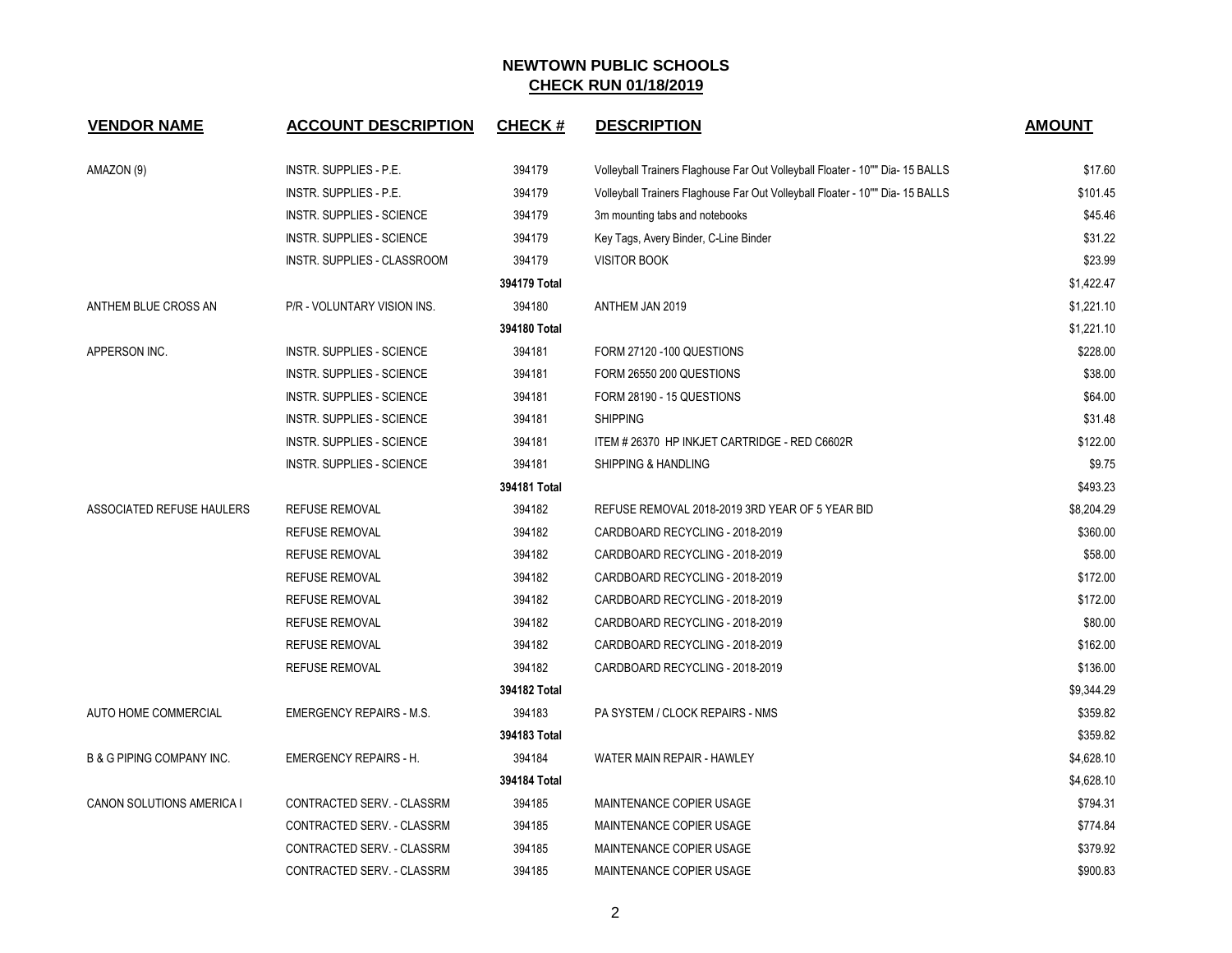| <b>VENDOR NAME</b>        | <b>ACCOUNT DESCRIPTION</b>    | <b>CHECK#</b> | <b>DESCRIPTION</b>                                                           | <b>AMOUNT</b> |
|---------------------------|-------------------------------|---------------|------------------------------------------------------------------------------|---------------|
| CANON SOLUTIONS AMERICA I | CONTRACTED SERV. - CLASSRM    | 394185        | MAINTENANCE COPIER USAGE                                                     | \$1,163.89    |
|                           | CONTRACTED SERV. - CLASSRM    | 394185        | MAINTENANCE COPIER USAGE                                                     | \$849.29      |
|                           | CONTRACTED SERV. - CLASSRM    | 394185        | MAINTENANCE COPIER USAGE                                                     | \$2,868.30    |
|                           | CONTRACTED SERV. - BUS. SERV. | 394185        | MAINTENANCE COPIER USAGE                                                     | \$566.98      |
|                           |                               | 394185 Total  |                                                                              | \$8,298.36    |
| CED                       | B. & G. REPAIRS - S.H.        | 394186        | LED BALLAST REPLACE - SH                                                     | \$72.00       |
|                           | B. & G. REPAIRS - HOM.        | 394186        | LIGHT BULB REPLACE - HOM                                                     | \$1,188.00    |
|                           |                               | 394186 Total  |                                                                              | \$1,260.00    |
| CES                       | TUITION - OUT-OF-DISTRICT     | 394187        | TUITION - OUT-OF-DISTRICT                                                    | (\$4,802.00)  |
|                           | TUITION - OUT-OF-DISTRICT     | 394187        | TUITION - OUT-OF-DISTRICT                                                    | \$35,739.00   |
|                           | TUITION - OUT-OF-DISTRICT     | 394187        | TUITION - OUT-OF-DISTRICT                                                    | \$35,739.00   |
|                           | TUITION - OUT-OF-DISTRICT     | 394187        | TUITION - OUT-OF-DISTRICT                                                    | \$41,576.00   |
|                           |                               | 394187 Total  |                                                                              | \$108,252.00  |
| CHAINSAWS UNLIMITED,      | <b>REPAIRS - MAINT.</b>       | 394188        | SNOW BLOWER / CHAINSAW REPAIR PARTS - MAINT REPAIRS                          | \$309.29      |
|                           |                               | 394188 Total  |                                                                              | \$309.29      |
| CHARTER COMMUNICATION     | INSTR. SUPPLIES - TECH ED.    | 394189        | <b>CABLE TV</b>                                                              | \$7.37        |
|                           |                               | 394189 Total  |                                                                              | \$7.37        |
| CMRS-POC (BOE CO)         | POSTAGE - BUS. SERV.          | 394190        | POSTAGE MACH #08013733 2018/19                                               | \$1,000.00    |
|                           |                               | 394190 Total  |                                                                              | \$1,000.00    |
| COLES, LEIGH ANNE         | <b>INSTR. SUPPLIES - ART</b>  | 394191        | ART SUPPLIES FOR PROJECTS                                                    | \$47.31       |
|                           |                               | 394191 Total  |                                                                              | \$47.31       |
| <b>COUNTRY REPORTS</b>    | CONTRACTED SERV. - LIBRARY    | 394192        | Req # 94887. Renewal ofr 12 month membership effective 12/18/18 for RIS LMC. | \$74.00       |
|                           |                               | 394192 Total  |                                                                              | \$74.00       |
| <b>CREC</b>               | STAFF TRAIN. - STAFF DEVELOP. | 394193        | Grades 5, 6, & HS Implementation - 10/30/18                                  | \$1,000.00    |
|                           |                               | 394193 Total  |                                                                              | \$1,000.00    |
| DALTON, ANNE              | STAFF TRAIN. - H.S.           | 394194        | <b>ASNC DINNER</b>                                                           | \$45.00       |
|                           | STAFF TRAVEL - H.S.           | 394194        | TRAVEL SCHOOL NURSING MEETING                                                | \$35.43       |
|                           |                               | 394194 Total  |                                                                              | \$80.43       |
| <b>DCS PROMOTIONS LLC</b> | <b>EQUIPMENT - SECURITY</b>   | 394195        | Four (4) School Security Officer Uniform Shirts for newly hired SSO          | \$214.00      |
|                           |                               | 394195 Total  |                                                                              | \$214.00      |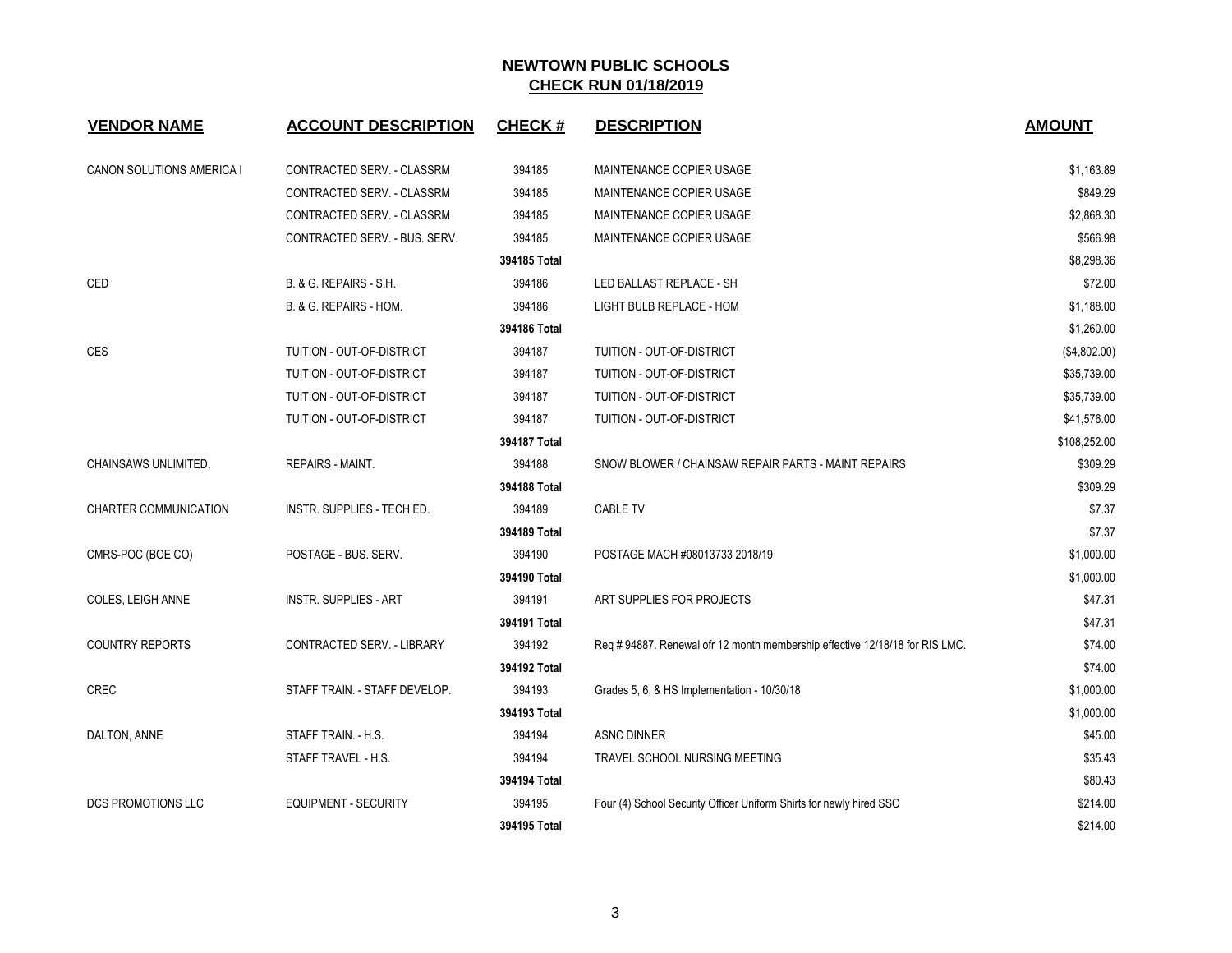| <b>VENDOR NAME</b>        | <b>ACCOUNT DESCRIPTION</b>      | <b>CHECK#</b> | <b>DESCRIPTION</b>                                 | <b>AMOUNT</b> |
|---------------------------|---------------------------------|---------------|----------------------------------------------------|---------------|
| DELAWARE VALLEY WHOLESALE | INSTR. SUPPLIES - C.W.E.        | 394196        | <b>CHRISTMAS GREENS</b>                            | \$103.98      |
|                           | INSTR. SUPPLIES - C.W.E.        | 394196        | <b>CHRISTMAS GREENS</b>                            | (\$17.99)     |
|                           | INSTR. SUPPLIES - C.W.E.        | 394196        | CARNATION                                          | \$107.99      |
|                           | INSTR. SUPPLIES - C.W.E.        | 394196        | <b>CHRISTMAS GREENS</b>                            | \$17.99       |
|                           | INSTR. SUPPLIES - C.W.E.        | 394196        | HARD GOODS AND FRESH FLOWERS                       | (\$95.04)     |
|                           | INSTR. SUPPLIES - C.W.E.        | 394196        | <b>DELIVERY</b>                                    | (\$12.95)     |
|                           | INSTR. SUPPLIES - C.W.E.        | 394196        | FRESH CUT FLOWERS                                  | \$71.95       |
|                           | INSTR. SUPPLIES - C.W.E.        | 394196        | <b>DELIVERY</b>                                    | \$12.95       |
|                           | INSTR. SUPPLIES - C.W.E.        | 394196        | HARD GOODS AND FRESH FLOWERS                       | \$44.32       |
|                           | INSTR. SUPPLIES - C.W.E.        | 394196        | <b>FRESH CUT FLOWERS</b>                           | \$128.11      |
|                           | INSTR. SUPPLIES - C.W.E.        | 394196        | CARNATION                                          | \$27.36       |
|                           | INSTR. SUPPLIES - C.W.E.        | 394196        | <b>DELIVERY</b>                                    | \$12.95       |
|                           | INSTR. SUPPLIES - C.W.E.        | 394196        | HARD GOODS AND FRESH FLOWERS                       | \$598.85      |
|                           | INSTR. SUPPLIES - C.W.E.        | 394196        | FRESH CUT FLOWERS                                  | \$102.94      |
|                           | INSTR. SUPPLIES - C.W.E.        | 394196        | <b>CARNATION</b>                                   | \$31.11       |
|                           | INSTR. SUPPLIES - C.W.E.        | 394196        | <b>DELIVERY</b>                                    | \$12.95       |
|                           | <b>INSTR. SUPPLIES - C.W.E.</b> | 394196        | <b>CHRISTMAS GREENS</b>                            | \$9.98        |
|                           | INSTR. SUPPLIES - C.W.E.        | 394196        | <b>CHRISTMAS GREENS</b>                            | \$10.98       |
|                           |                                 | 394196 Total  |                                                    | \$1,168.43    |
| DELL MARKETING L.P.       | <b>INSTR. SUPPLIES - MATH</b>   | 394197        | (5) Licenses.                                      | \$126.35      |
|                           |                                 | 394197 Total  |                                                    | \$126.35      |
| DEVEREUX CONNECTICUT      | TUITION - OUT-OF-DISTRICT       | 394198        | TUITION - OUT-OF-DISTRICT                          | \$4,387.60    |
|                           |                                 | 394198 Total  |                                                    | \$4,387.60    |
| <b>EDADVANCE</b>          | TRANS. - OUT-OF-DISTRICT        | 394199        | TRANS. - OUT-OF-DISTRICT                           | \$65,195.41   |
|                           | TUITION - OUT-OF-DISTRICT       | 394199        | TUITION - OUT-OF-DISTRICT                          | \$5,600.00    |
|                           | TUITION - OUT-OF-DISTRICT       | 394199        | TUITION - OUT-OF-DISTRICT                          | \$450.00      |
|                           | TUITION - OUT-OF-DISTRICT       | 394199        | TUITION - OUT-OF-DISTRICT                          | \$4,396.59    |
|                           | TUITION - OUT-OF-DISTRICT       | 394199        | TUITION - OUT-OF-DISTRICT                          | \$6,194.00    |
|                           | STAFF TRAIN. - STAFF DEVELOP.   | 394199        | TEAM ROP: Webinar Subscription: On-Demand Learning | \$499.00      |
|                           | STAFF TRAIN. - STAFF DEVELOP.   | 394199        | STAFF TRAIN. - STAFF DEVELOP.                      | \$1,430.00    |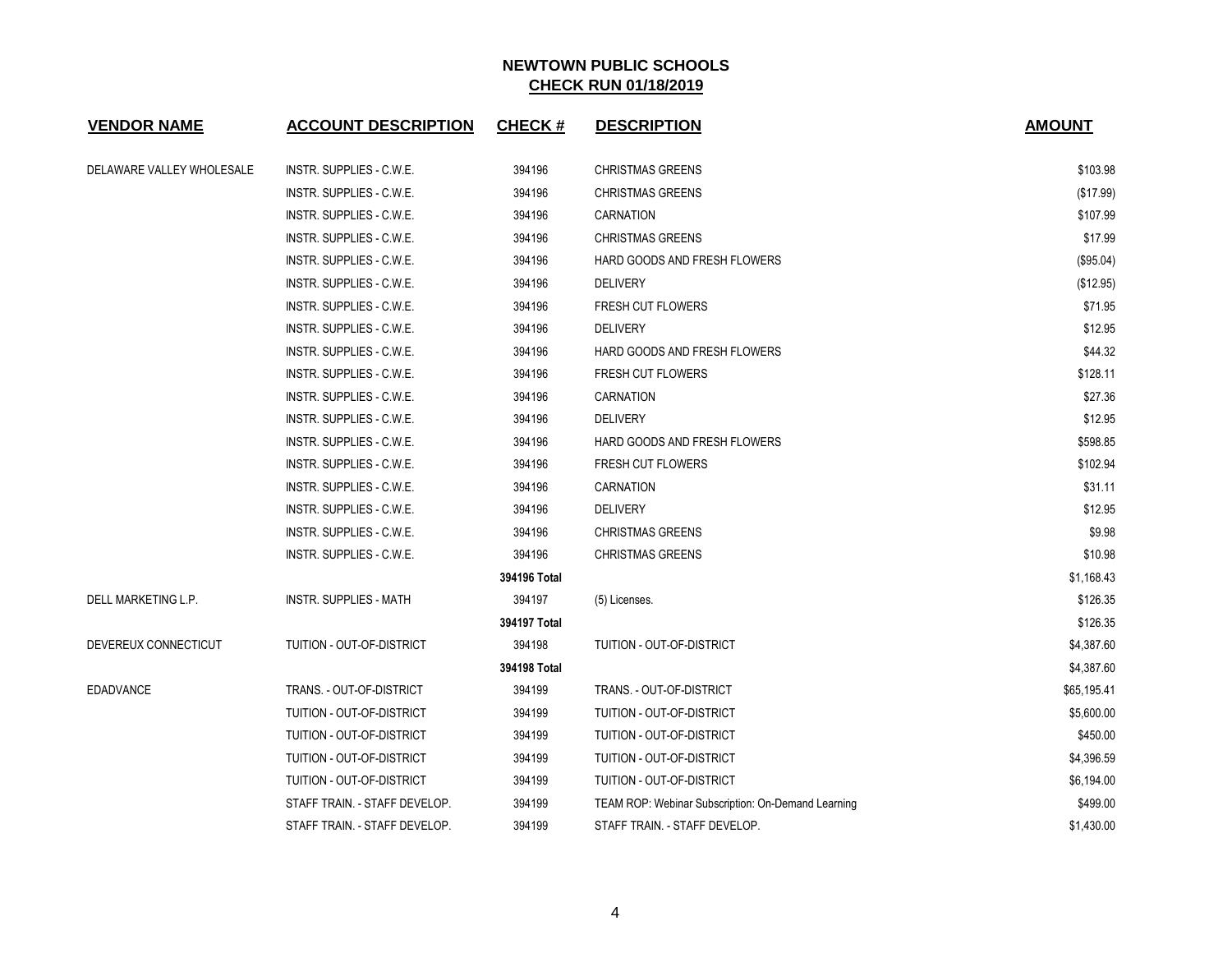| <b>VENDOR NAME</b>              | <b>ACCOUNT DESCRIPTION</b>          | <b>CHECK#</b> | <b>DESCRIPTION</b>                                      | <b>AMOUNT</b> |
|---------------------------------|-------------------------------------|---------------|---------------------------------------------------------|---------------|
| <b>EDADVANCE</b>                | STAFF TRAIN. - STAFF DEVELOP.       | 394199        | STAFF TRAIN. - STAFF DEVELOP.                           | \$1,105.00    |
|                                 | TUITION - OUT-OF-DISTRICT           | 394199        | TUITION - OUT-OF-DISTRICT                               | \$6,410.87    |
|                                 |                                     | 394199 Total  |                                                         | \$91,280.87   |
| <b>EKMAN, ERIC</b>              | INSTR. SUPPLIES - SCIENCE           | 394200        | <b>FISH TANK LIGHTS</b>                                 | \$51.98       |
|                                 |                                     | 394200 Total  |                                                         | \$51.98       |
| EVERSOURCE (ELEC-BOE)           | ELECTRICITY - S.H.                  | 394201        | ELEC 51466947041 46,848. KWH                            | \$9,777.79    |
|                                 | ELECTRICITY - M.S.                  | 394201        | ELEC 51658443072 44,539. KWH                            | \$7,464.74    |
|                                 |                                     | 394201 Total  |                                                         | \$17,242.53   |
| F & M ELECTRICAL SUP            | B. & G. REPAIRS - H.S.              | 394202        | <b>EMERG LIGHT REPAIRS - NHS</b>                        | \$66.00       |
|                                 |                                     | 394202 Total  |                                                         | \$66.00       |
| FOUNDATION SCHOOL, T            | TUITION - OUT-OF-DISTRICT           | 394203        | TUITION - OUT-OF-DISTRICT                               | \$7,500.00    |
|                                 | TUITION - OUT-OF-DISTRICT           | 394203        | TUITION - OUT-OF-DISTRICT                               | \$7,500.00    |
|                                 | TUITION - OUT-OF-DISTRICT           | 394203        | TUITION - OUT-OF-DISTRICT                               | \$7,500.00    |
|                                 | TUITION - OUT-OF-DISTRICT           | 394203        | TUITION - OUT-OF-DISTRICT                               | \$7,500.00    |
|                                 |                                     | 394203 Total  |                                                         | \$30,000.00   |
| FRIES, ANNE                     | INSTR. SUPPLIES - CLASSROOM         | 394204        | <b>TRAVEL PHONCHIC AWARENESS</b>                        | \$17.00       |
|                                 |                                     | 394204 Total  |                                                         | \$17.00       |
| <b>GENGRAS CENTER SCHOOL</b>    | TUITION - OUT-OF-DISTRICT           | 394205        | TUITION - OUT-OF-DISTRICT                               | \$5,760.00    |
|                                 | TUITION - OUT-OF-DISTRICT           | 394205        | TUITION - OUT-OF-DISTRICT                               | \$3,600.00    |
|                                 |                                     | 394205 Total  |                                                         | \$9,360.00    |
| <b>GENTILE ROSS M.</b>          | <b>REPAIRS - MUSIC</b>              | 394206        | MATERIAL & PERFORM & LABOR H/S                          | \$1,350.00    |
|                                 |                                     | 394206 Total  |                                                         | \$1,350.00    |
| <b>GONSKI, JILL</b>             | INSTR. SUPPLIES - SP. ED. H.S.      | 394207        | TOOLS FOR LIVING 1&2                                    | \$58.84       |
|                                 |                                     | 394207 Total  |                                                         | \$58.84       |
| <b>PRIVATE</b>                  | TUITION - OUT-OF-DISTRICT           | 394208        | TUITION - OUT-OF-DISTRICT                               | \$3,600.00    |
|                                 |                                     | 394208 Total  |                                                         | \$3,600.00    |
| <b>HAT CITY PAPER &amp; SUP</b> | <b>B&amp;G SUPPLIES - CUSTODIAL</b> | 394209        | PEROXIDE, DISINFECTANT, LINERS, STAINLESS STEEL CLEANER | \$2,894.33    |
|                                 |                                     | 394209 Total  |                                                         | \$2,894.33    |
| HUGH'S MECHANICAL EQUIPMENT     | PROF. SERV. - B. & G.               | 394210        | UNDERGROUND TANK INSPECTIONS (BILLED MONTHLY)           | \$1,350.00    |
|                                 | B. & G. REPAIRS - RIS.              | 394210        | OIL LINE REPAIR - RIS                                   | \$3,225.00    |
|                                 |                                     | 394210 Total  |                                                         | \$4,575.00    |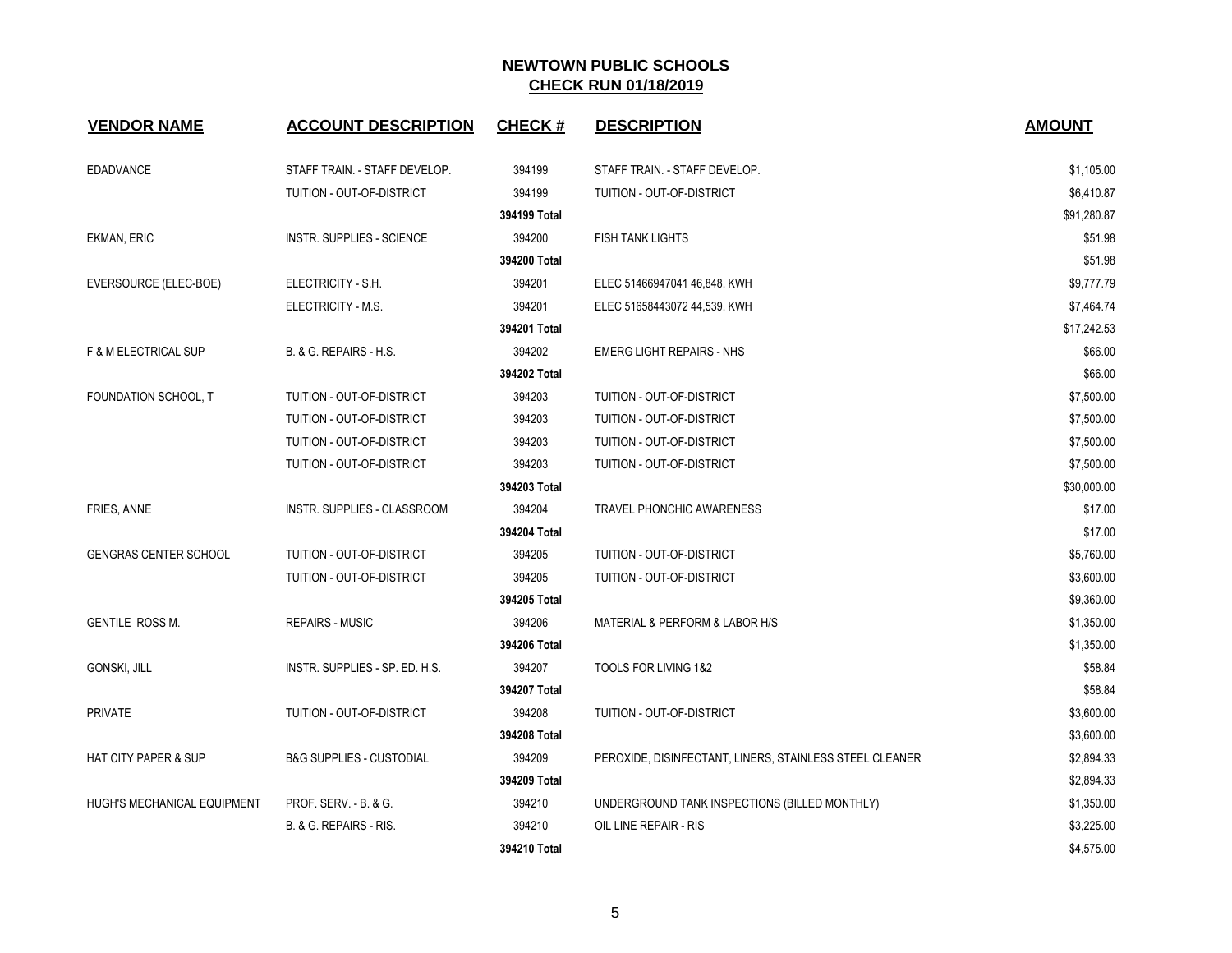| <b>VENDOR NAME</b>        | <b>ACCOUNT DESCRIPTION</b>          | <b>CHECK#</b> | <b>DESCRIPTION</b>                                        | <b>AMOUNT</b> |
|---------------------------|-------------------------------------|---------------|-----------------------------------------------------------|---------------|
| ICMA RETIREMENT CORPORATE | <b>PENSION PLAN</b>                 | 394211        | 3RD QTR. ANNUAL PLAN 2018/19                              | \$250.00      |
|                           |                                     | 394211 Total  |                                                           | \$250.00      |
| J.C. MUSIC, LLC           | <b>REPAIRS - MUSIC</b>              | 394212        | For instrument repairs needed throughout the school year. | \$79.00       |
|                           |                                     | 394212 Total  |                                                           | \$79.00       |
| KARDOS MAGARET PH.D.      | PROF. SERV. - PSYCH/MED. EVAL.      | 394213        | PROF. SERV. - PSYCH/MED. EVAL.                            | \$2,950.00    |
|                           |                                     | 394213 Total  |                                                           | \$2,950.00    |
| MAGNAKLEEN SERVICES LLC   | <b>B&amp;G SUPPLIES - CUSTODIAL</b> | 394214        | MOP / RUG SERVICE - ALL SCHOOLS 2018-2019                 | \$47.15       |
|                           | <b>B&amp;G SUPPLIES - CUSTODIAL</b> | 394214        | MOP / RUG SERVICE - ALL SCHOOLS 2018-2019                 | \$60.65       |
|                           | <b>B&amp;G SUPPLIES - CUSTODIAL</b> | 394214        | MOP / RUG SERVICE - ALL SCHOOLS 2018-2019                 | \$33.80       |
|                           | <b>B&amp;G SUPPLIES - CUSTODIAL</b> | 394214        | MOP / RUG SERVICE - ALL SCHOOLS 2018-2019                 | \$21.50       |
|                           | <b>B&amp;G SUPPLIES - CUSTODIAL</b> | 394214        | MOP / RUG SERVICE - ALL SCHOOLS 2018-2019                 | \$30.65       |
|                           | <b>B&amp;G SUPPLIES - CUSTODIAL</b> | 394214        | MOP / RUG SERVICE - ALL SCHOOLS 2018-2019                 | \$28.25       |
|                           | <b>B&amp;G SUPPLIES - CUSTODIAL</b> | 394214        | MOP / RUG SERVICE - ALL SCHOOLS 2018-2019                 | \$125.10      |
|                           | <b>B&amp;G SUPPLIES - CUSTODIAL</b> | 394214        | MOP / RUG SERVICE - ALL SCHOOLS 2018-2019                 | \$47.15       |
|                           | <b>B&amp;G SUPPLIES - CUSTODIAL</b> | 394214        | MOP / RUG SERVICE - ALL SCHOOLS 2018-2019                 | \$60.65       |
|                           | <b>B&amp;G SUPPLIES - CUSTODIAL</b> | 394214        | MOP / RUG SERVICE - ALL SCHOOLS 2018-2019                 | \$33.80       |
|                           | <b>B&amp;G SUPPLIES - CUSTODIAL</b> | 394214        | MOP / RUG SERVICE - ALL SCHOOLS 2018-2019                 | \$21.50       |
|                           | <b>B&amp;G SUPPLIES - CUSTODIAL</b> | 394214        | MOP / RUG SERVICE - ALL SCHOOLS 2018-2019                 | \$30.65       |
|                           | <b>B&amp;G SUPPLIES - CUSTODIAL</b> | 394214        | MOP / RUG SERVICE - ALL SCHOOLS 2018-2019                 | \$28.25       |
|                           | <b>B&amp;G SUPPLIES - CUSTODIAL</b> | 394214        | MOP / RUG SERVICE - ALL SCHOOLS 2018-2019                 | \$125.10      |
|                           | <b>B&amp;G SUPPLIES - CUSTODIAL</b> | 394214        | MOP / RUG SERVICE - ALL SCHOOLS 2018-2019                 | \$130.00      |
|                           | <b>B&amp;G SUPPLIES - CUSTODIAL</b> | 394214        | MOP / RUG SERVICE - ALL SCHOOLS 2018-2019                 | \$166.50      |
|                           | <b>B&amp;G SUPPLIES - CUSTODIAL</b> | 394214        | MOP / RUG SERVICE - ALL SCHOOLS 2018-2019                 | \$201.00      |
|                           | <b>B&amp;G SUPPLIES - CUSTODIAL</b> | 394214        | MOP / RUG SERVICE - ALL SCHOOLS 2018-2019                 | \$56.50       |
|                           | <b>B&amp;G SUPPLIES - CUSTODIAL</b> | 394214        | MOP / RUG SERVICE - ALL SCHOOLS 2018-2019                 | \$26.00       |
|                           | <b>B&amp;G SUPPLIES - CUSTODIAL</b> | 394214        | MOP / RUG SERVICE - ALL SCHOOLS 2018-2019                 | \$36.00       |
|                           | <b>B&amp;G SUPPLIES - CUSTODIAL</b> | 394214        | MOP / RUG SERVICE - ALL SCHOOLS 2018-2019                 | \$18.00       |
|                           | <b>B&amp;G SUPPLIES - CUSTODIAL</b> | 394214        | MOP / RUG SERVICE - ALL SCHOOLS 2018-2019                 | \$130.00      |
|                           | <b>B&amp;G SUPPLIES - CUSTODIAL</b> | 394214        | MOP / RUG SERVICE - ALL SCHOOLS 2018-2019                 | \$166.50      |
|                           | <b>B&amp;G SUPPLIES - CUSTODIAL</b> | 394214        | MOP / RUG SERVICE - ALL SCHOOLS 2018-2019                 | \$201.00      |
|                           | <b>B&amp;G SUPPLIES - CUSTODIAL</b> | 394214        | MOP / RUG SERVICE - ALL SCHOOLS 2018-2019                 | \$56.50       |
|                           | <b>B&amp;G SUPPLIES - CUSTODIAL</b> | 394214        | MOP / RUG SERVICE - ALL SCHOOLS 2018-2019                 | \$26.00       |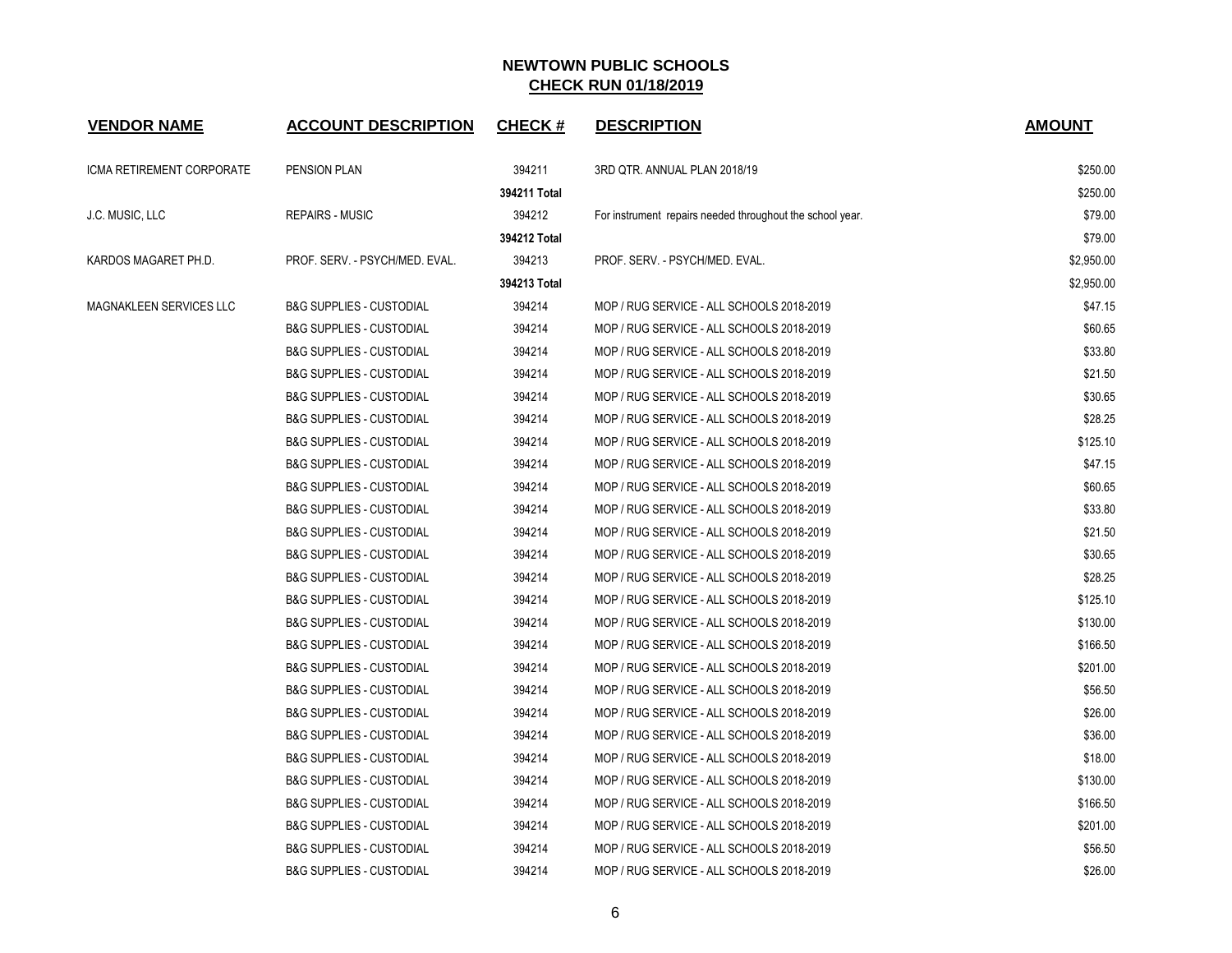| <b>VENDOR NAME</b>         | <b>ACCOUNT DESCRIPTION</b>          | <b>CHECK#</b> | <b>DESCRIPTION</b>                                               | <b>AMOUNT</b> |
|----------------------------|-------------------------------------|---------------|------------------------------------------------------------------|---------------|
| MAGNAKLEEN SERVICES LLC    | <b>B&amp;G SUPPLIES - CUSTODIAL</b> | 394214        | MOP / RUG SERVICE - ALL SCHOOLS 2018-2019                        | \$36.00       |
|                            | <b>B&amp;G SUPPLIES - CUSTODIAL</b> | 394214        | MOP / RUG SERVICE - ALL SCHOOLS 2018-2019                        | \$18.00       |
|                            |                                     | 394214 Total  |                                                                  | \$1,962.20    |
| MARKER BOARD PEOPLE,       | INSTR. SUPPLIES - CLASSROOM         | 394215        | Item- MTM-300 - s/300 Purple                                     | \$148.50      |
|                            | INSTR. SUPPLIES - CLASSROOM         | 394215        | Item MTM-300 s/300 Black - no shipping coupon code 10p           | \$148.50      |
|                            |                                     | 394215 Total  |                                                                  | \$297.00      |
| MASON W.B. INC.            | OFF. SUPPLIES - SUPER.              | 394216        | FOLDER, BX BOTM, 2CAP, 25LTR                                     | (\$32.06)     |
|                            | OFF. SUPPLIES - SUPER.              | 394216        | FOLDER, BX BOTM, 2CAP, 25LTR                                     | \$192.36      |
|                            | OFF. SUPPLIES - BUS. SERV.          | 394216        | <b>SUPPLIES 2018/19</b>                                          | \$47.96       |
|                            | OFF. SUPPLIES - BUS. SERV.          | 394216        | <b>SUPPLIES 2018/19</b>                                          | \$12.41       |
|                            | INSTR. SUPPLIES - CLASSROOM         | 394216        | For purchase of supplies as needed through school year.          | \$137.59      |
|                            | INSTR. SUPPLIES - SCIENCE           | 394216        | Departmental candy                                               | \$54.83       |
|                            | INSTR. SUPPLIES - ENGLISH           | 394216        | gloves and pens                                                  | \$89.44       |
|                            | INSTR. SUPPLIES - TECH ED.          | 394216        | CHERRY RED CARD STOCK -250 PER PACK                              | \$41.38       |
|                            | INSTR. SUPPLIES - CLASSROOM         | 394216        | Copy paper, staplers, sheet protectors, card stock - no shipping | \$608.28      |
|                            | INSTR. SUPPLIES - SP. ED. H.S.      | 394216        | SUPPLIES NHS                                                     | \$230.68      |
|                            |                                     | 394216 Total  |                                                                  | \$1,382.87    |
| <b>MASTRI BUILDERS LLC</b> | B. & G. REPAIRS - H.                | 394217        | SOFFIT REPAIR IN LIBRARY - HAWL                                  | \$2,175.00    |
|                            | B. & G. REPAIRS - M.G.              | 394217        | CONCRETE PAD FOR GENERATOR TANK - MG                             | \$1,650.00    |
|                            |                                     | 394217 Total  |                                                                  | \$3,825.00    |
| MCGRAW-HILL SCHOOL EDUCAT  | <b>TEXTBOOKS - SCIENCE</b>          | 394218        | 9780078984044 Chemistry: Spanish Version                         | \$96.54       |
|                            | <b>TEXTBOOKS - SCIENCE</b>          | 394218        | shipping & handling                                              | \$16.29       |
|                            |                                     | 394218 Total  |                                                                  | \$112.83      |
| MELIORA ACADEMY INC.       | TUITION - OUT-OF-DISTRICT           | 394219        | TUITION - OUT-OF-DISTRICT                                        | \$14,191.00   |
|                            |                                     | 394219 Total  |                                                                  | \$14,191.00   |
| MIDWEST MUSICAL IMPORTS    | <b>INSTR. SUPPLIES - MUSIC</b>      | 394220        | <b>MUSIC FOR CLARINET</b>                                        | \$432.00      |
|                            |                                     | 394220 Total  |                                                                  | \$432.00      |
| MOBILE MINI, INC.          | <b>EQUIP RENTAL - SPORTS</b>        | 394221        | <b>CONTAINER RENTAL</b>                                          | \$95.00       |
|                            | <b>EQUIP RENTAL - SPORTS</b>        | 394221        | <b>CONTAINER RENTAL</b>                                          | \$75.00       |
|                            | EQUIP RENTAL - SPORTS               | 394221        | <b>CONTAINER RENTAL</b>                                          | \$75.00       |
|                            |                                     | 394221 Total  |                                                                  | \$245.00      |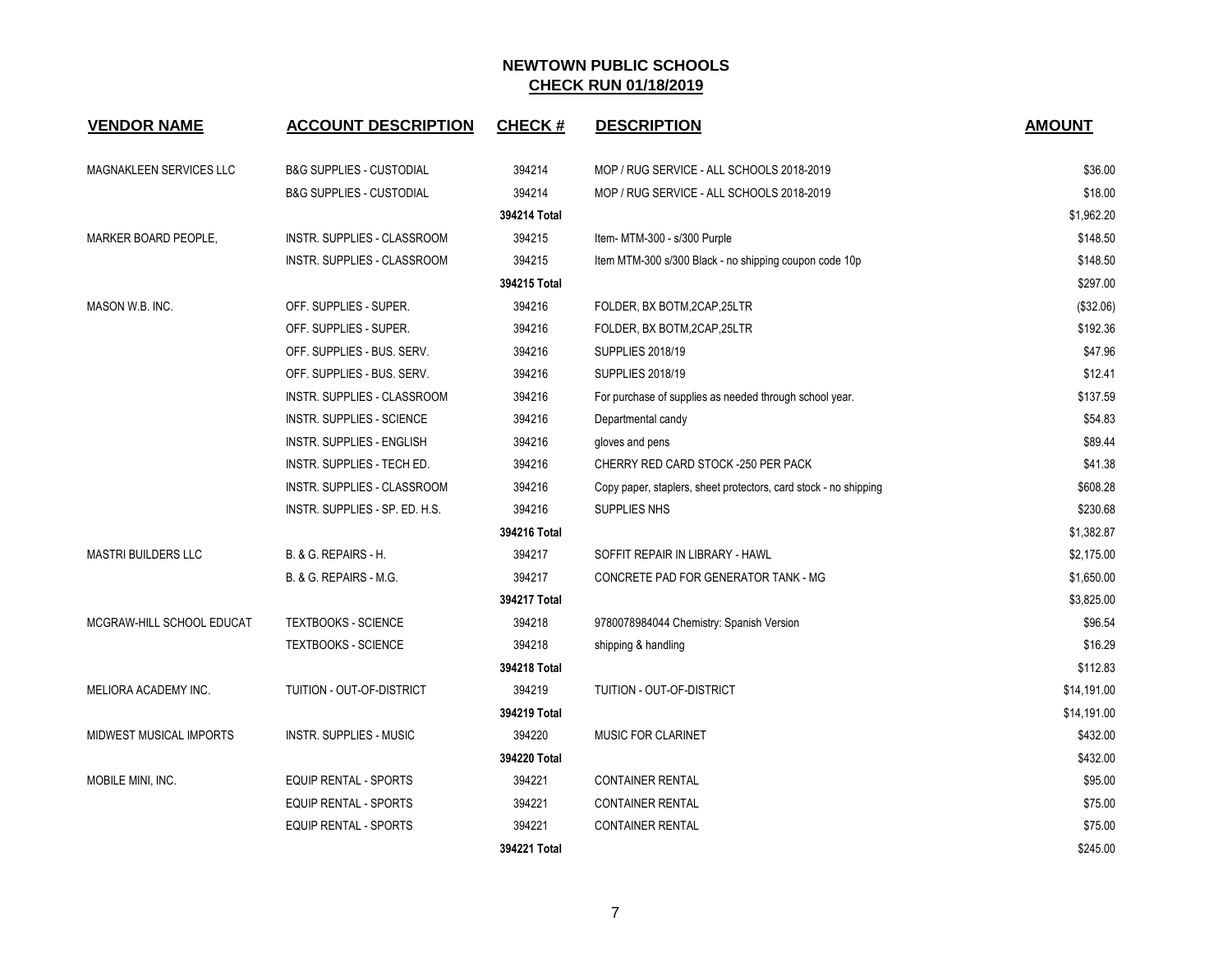| <b>VENDOR NAME</b> | <b>ACCOUNT DESCRIPTION</b>       | <b>CHECK#</b> | <b>DESCRIPTION</b>              | <b>AMOUNT</b> |
|--------------------|----------------------------------|---------------|---------------------------------|---------------|
| NCS PEARSON INC.   | INSTR. SUPPLIES - SOC. WORKERS   | 394222        | WPSSI IV RECORD FORM 0158984994 | \$233.00      |
|                    | INSTR. SUPPLIES - SOC. WORKERS   | 394222        | WPPSI-IV BUG SEARCH 0158985095  | \$186.50      |
|                    | INSTR. SUPPLIES - SOC. WORKERS   | 394222        | <b>SHIPPING</b>                 | \$25.17       |
|                    |                                  | 394222 Total  |                                 | \$444.67      |
| NEWTOWN HARDWARE   | <b>B&amp;G SUPPLIES - MAINT.</b> | 394223        | MAINT SUPPLIES 2018-2019        | \$15.35       |
|                    | <b>B&amp;G SUPPLIES - MAINT.</b> | 394223        | MAINT SUPPLIES 2018-2019        | \$7.50        |
|                    | <b>B&amp;G SUPPLIES - MAINT.</b> | 394223        | MAINT SUPPLIES 2018-2019        | \$30.71       |
|                    | <b>B&amp;G SUPPLIES - MAINT.</b> | 394223        | MAINT SUPPLIES 2018-2019        | \$27.98       |
|                    | <b>B&amp;G SUPPLIES - MAINT.</b> | 394223        | MAINT SUPPLIES 2018-2019        | \$52.60       |
|                    | <b>B&amp;G SUPPLIES - MAINT.</b> | 394223        | MAINT SUPPLIES 2018-2019        | \$4.58        |
|                    | <b>B&amp;G SUPPLIES - MAINT.</b> | 394223        | MAINT SUPPLIES 2018-2019        | \$8.08        |
|                    | <b>B&amp;G SUPPLIES - MAINT.</b> | 394223        | MAINT SUPPLIES 2018-2019        | \$10.76       |
|                    | B&G SUPPLIES - MAINT.            | 394223        | MAINT SUPPLIES 2018-2019        | \$91.79       |
|                    | <b>B&amp;G SUPPLIES - MAINT.</b> | 394223        | MAINT SUPPLIES 2018-2019        | \$71.06       |
|                    | <b>B&amp;G SUPPLIES - MAINT.</b> | 394223        | MAINT SUPPLIES 2018-2019        | \$7.60        |
|                    | <b>B&amp;G SUPPLIES - MAINT.</b> | 394223        | MAINT SUPPLIES 2018-2019        | (\$1.08)      |
|                    | <b>B&amp;G SUPPLIES - MAINT.</b> | 394223        | MAINT SUPPLIES 2018-2019        | \$32.06       |
|                    | <b>B&amp;G SUPPLIES - MAINT.</b> | 394223        | MAINT SUPPLIES 2018-2019        | \$70.56       |
|                    | <b>B&amp;G SUPPLIES - MAINT.</b> | 394223        | MAINT SUPPLIES 2018-2019        | \$179.99      |
|                    | <b>B&amp;G SUPPLIES - MAINT.</b> | 394223        | MAINT SUPPLIES 2018-2019        | \$45.20       |
|                    | <b>B&amp;G SUPPLIES - MAINT.</b> | 394223        | MAINT SUPPLIES 2018-2019        | \$41.97       |
|                    | <b>B&amp;G SUPPLIES - MAINT.</b> | 394223        | MAINT SUPPLIES 2018-2019        | \$29.69       |
|                    | <b>B&amp;G SUPPLIES - MAINT.</b> | 394223        | MAINT SUPPLIES 2018-2019        | \$52.41       |
|                    | <b>B&amp;G SUPPLIES - MAINT.</b> | 394223        | MAINT SUPPLIES 2018-2019        | \$50.60       |
|                    | <b>B&amp;G SUPPLIES - MAINT.</b> | 394223        | MAINT SUPPLIES 2018-2019        | \$11.97       |
|                    | <b>B&amp;G SUPPLIES - MAINT.</b> | 394223        | MAINT SUPPLIES 2018-2019        | \$4.27        |
|                    | <b>B&amp;G SUPPLIES - MAINT.</b> | 394223        | MAINT SUPPLIES 2018-2019        | \$21.44       |
|                    | <b>B&amp;G SUPPLIES - MAINT.</b> | 394223        | MAINT SUPPLIES 2018-2019        | \$4.31        |
|                    | <b>B&amp;G SUPPLIES - MAINT.</b> | 394223        | MAINT SUPPLIES 2018-2019        | \$4.31        |
|                    | <b>B&amp;G SUPPLIES - MAINT.</b> | 394223        | MAINT SUPPLIES 2018-2019        | \$14.99       |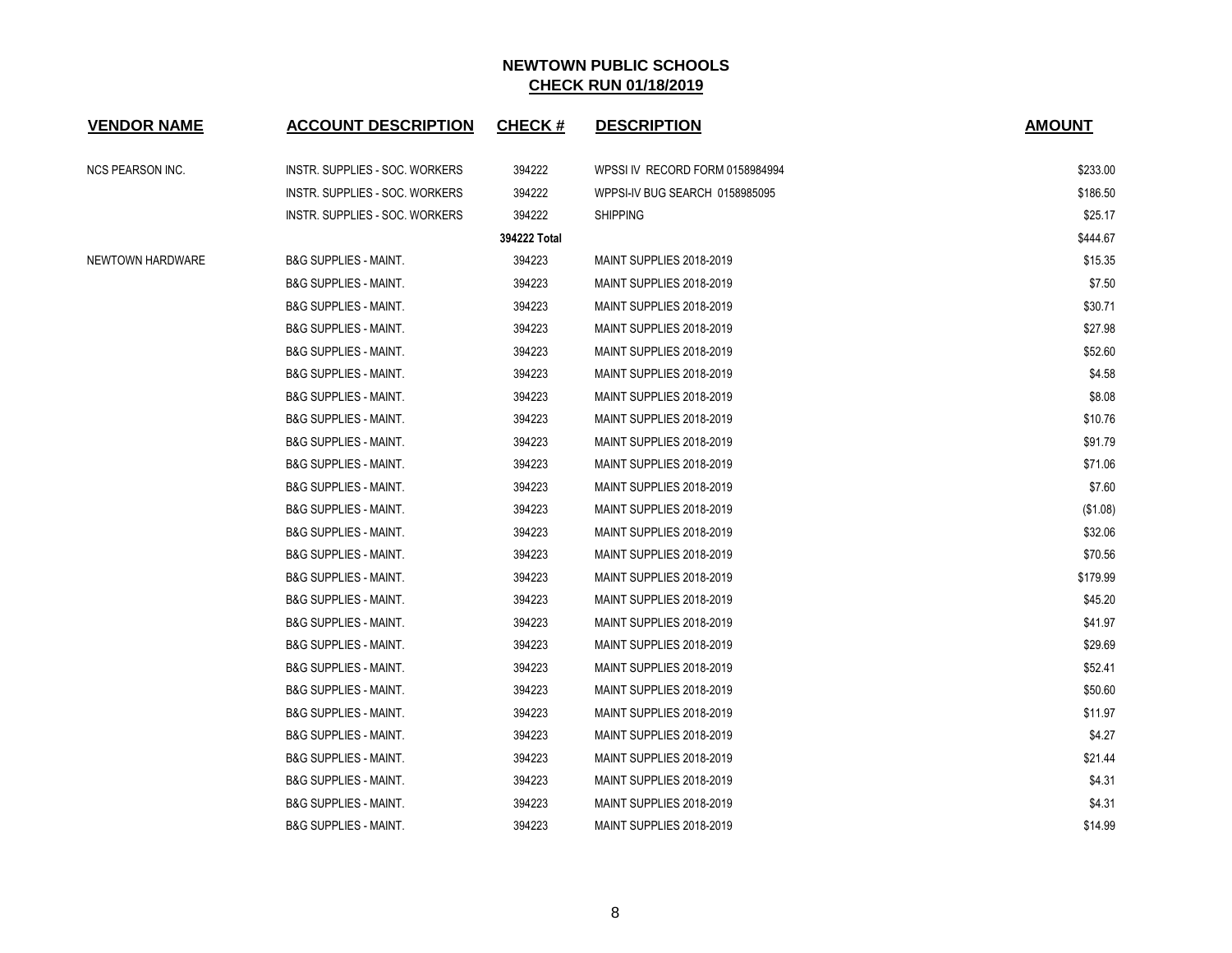| <b>VENDOR NAME</b>          | <b>ACCOUNT DESCRIPTION</b>         | <b>CHECK#</b> | <b>DESCRIPTION</b>                                                              | <b>AMOUNT</b> |
|-----------------------------|------------------------------------|---------------|---------------------------------------------------------------------------------|---------------|
| NEWTOWN HARDWARE            | <b>B&amp;G SUPPLIES - MAINT.</b>   | 394223        | MAINT SUPPLIES 2018-2019                                                        | \$3.42        |
|                             | <b>B&amp;G SUPPLIES - MAINT.</b>   | 394223        | MAINT SUPPLIES 2018-2019                                                        | \$6.99        |
|                             |                                    | 394223 Total  |                                                                                 | \$901.11      |
| NEWTOWN MIDDLE SCHOOL       | OFF. SUPPLIES - ADMIN.             | 394224        | For purchase of staff professional development refreshments, supplies as needed | \$126.97      |
|                             |                                    | 394224 Total  |                                                                                 | \$126.97      |
| NORTHWEST VILLAGE SCHOOL    | TUITION - OUT-OF-DISTRICT          | 394225        | <b>TUITION - OUT-OF-DISTRICT</b>                                                | \$7,990.00    |
|                             | TUITION - OUT-OF-DISTRICT          | 394225        | TUITION - OUT-OF-DISTRICT                                                       | \$7,242.40    |
|                             |                                    | 394225 Total  |                                                                                 | \$15,232.40   |
| <b>ON-SITE SHREDDING</b>    | CONTRACTED SERV. - BUS. SERV.      | 394226        | SHREDDING SERV 2018/19 CO                                                       | \$50.00       |
|                             |                                    | 394226 Total  |                                                                                 | \$50.00       |
| ONORATO, HEATHER A.         | <b>THERAPISTS - OT/PT</b>          | 394227        | THERAPISTS - OT/PT                                                              | \$1,748.00    |
|                             |                                    | 394227 Total  |                                                                                 | \$1,748.00    |
| PETE'S CLEANING LLC         | <b>REPAIRS - SPORTS</b>            | 394228        | Ref.Inv# 14057 - Cleaning/disinfecting/ repairs of all Cheerleading Mats        | \$455.00      |
|                             |                                    | 394228 Total  |                                                                                 | \$455.00      |
| POPE, JONATHAN              | CONTRACTED SERV. - MUSIC           | 394229        | Contracted Hours for Accompanying 4th Grade HOM 2019 Winter Concert:            | \$300.00      |
|                             |                                    | 394229 Total  |                                                                                 | \$300.00      |
| PR MEDIA                    | ADVERTISING - SUPER.               | 394230        | ADV. IN EDITIONS 2019                                                           | \$500.00      |
|                             |                                    | 394230 Total  |                                                                                 | \$500.00      |
| PRESENTATION SYSTEMS        | INSTR. SUPPLIES - CLASSROOM        | 394231        | Supplies for poster maker - Quote #9568                                         | \$887.00      |
|                             | <b>INSTR. SUPPLIES - CLASSROOM</b> | 394231        | Shipping                                                                        | \$70.00       |
|                             |                                    | 394231 Total  |                                                                                 | \$957.00      |
| PRO-ED                      | <b>INSTR. SUPPLIES - SP/HEAR.</b>  | 394232        | SLDT-A:NU ITEM: 34380 SOCIAL LANGUAGE DEVELOPMENT TEST                          | \$212.00      |
|                             | INSTR. SUPPLIES - SP/HEAR.         | 394232        | SLDT- A:NU RECORD BOOKLETS                                                      | \$42.00       |
|                             | INSTR. SUPPLIES - SP/HEAR.         | 394232        | <b>SHIPPING</b>                                                                 | \$25.40       |
|                             |                                    | 394232 Total  |                                                                                 | \$279.40      |
| <b>PRIVATE</b>              | TUITION - OUT-OF-DISTRICT          | 394233        | TUITION - OUT-OF-DISTRICT                                                       | \$4,131.97    |
|                             |                                    | 394233 Total  |                                                                                 | \$4,131.97    |
| <b>SCANTRON CORPORATION</b> | INSTR. SUPPLIES - WORLD LANG.      | 394234        | WL Dept.: Scantron 19641 answer sheet B (500/pack).                             | \$249.75      |
|                             | INSTR. SUPPLIES - WORLD LANG.      | 394234        | WL shipping fee.                                                                | \$9.26        |
|                             | INSTR. SUPPLIES - SOC. STUDIES     | 394234        | SS Dept.: Scantron 19641 answer sheet B (500/pack).                             | \$249.75      |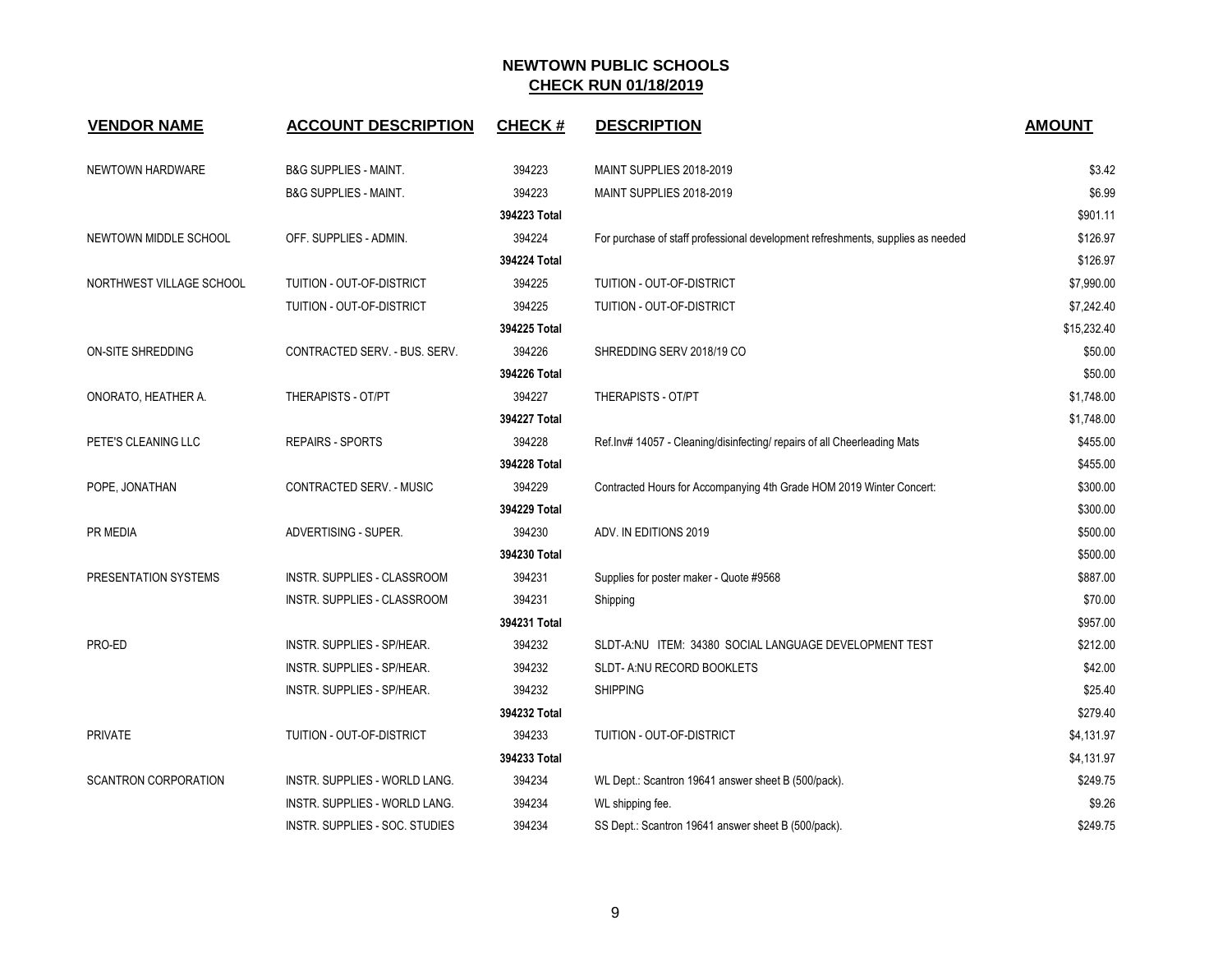| <b>VENDOR NAME</b>      | <b>ACCOUNT DESCRIPTION</b>          | <b>CHECK#</b> | <b>DESCRIPTION</b>                                  | <b>AMOUNT</b> |
|-------------------------|-------------------------------------|---------------|-----------------------------------------------------|---------------|
| SCANTRON CORPORATION    | INSTR. SUPPLIES - SOC. STUDIES      | 394234        | SS Dept.: Scantron 72512 answer sheet J (500/pack). | \$208.00      |
|                         | INSTR. SUPPLIES - SOC. STUDIES      | 394234        | SS shipping fee.                                    | \$18.50       |
|                         |                                     | 394234 Total  |                                                     | \$735.26      |
| <b>SCHOOL SPECIALTY</b> | INSTR. SUPPLIES - CLASSROOM         | 394235        | For classroom supplies as needed.                   | \$7.60        |
|                         |                                     | 394235 Total  |                                                     | \$7.60        |
| SEED CENTER LLC THE     | PROF. SERV. - PSYCH/MED. EVAL.      | 394236        | PROF. SERV. - PSYCH/MED. EVAL.                      | \$450.00      |
|                         |                                     | 394236 Total  |                                                     | \$450.00      |
| SPEECH ACADEMY THE      | TUITION - OUT-OF-DISTRICT           | 394237        | TUITION - OUT-OF-DISTRICT                           | \$86,100.00   |
|                         | TUITION - OUT-OF-DISTRICT           | 394237        | TUITION - OUT-OF-DISTRICT                           | \$86,100.00   |
|                         |                                     | 394237 Total  |                                                     | \$172,200.00  |
| STEPNEY HARDWARE INC.   | <b>B&amp;G SUPPLIES - MAINT.</b>    | 394238        | FOR MAINT SUPPLIES 2018-2019                        | \$158.36      |
|                         | <b>B&amp;G SUPPLIES - MAINT.</b>    | 394238        | FOR MAINT SUPPLIES 2018-2019                        | \$83.97       |
|                         |                                     | 394238 Total  |                                                     | \$242.33      |
| STUBBE, DOROTHY E. M.D. | PROF. SERV. - PSYCH/MED. EVAL.      | 394239        | PROF. SERV. - PSYCH/MED. EVAL.                      | \$2,475.00    |
|                         |                                     | 394239 Total  |                                                     | \$2,475.00    |
| TAX COLLECTOR NEWTOWN   | WATER - MAINT.                      | 394240        | WATER USE 5.0 UNITS MAINT GARAGE                    | \$189.84      |
|                         |                                     | 394240 Total  |                                                     | \$189.84      |
| TAX COLLECTOR NEWTOWN   | WATER - RIS.                        | 394241        | WATER USE 136.0 UNITS RIS                           | \$1,737.09    |
|                         |                                     | 394241 Total  |                                                     | \$1,737.09    |
| TAX COLLECTOR NEWTOWN   | SEWER OPERATION & MAINT.            | 394242        | SEWER USE5.0 UNITS MAINT GARAGE                     | \$37.53       |
|                         |                                     | 394242 Total  |                                                     | \$37.53       |
| TAX COLLECTOR NEWTOWN   | SEWER OPERATION & MAINT.            | 394243        | SEWER USE 134.0 UNITS RIS                           | \$1,005.80    |
|                         |                                     | 394243 Total  |                                                     | \$1,005.80    |
| <b>TORRCO</b>           | B. & G. REPAIRS - M.G.              | 394244        | OIL TANK REPLACE - MG                               | \$1,916.44    |
|                         | B. & G. REPAIRS - M.G.              | 394244        | OIL TANK REPLACE - MG                               | \$21.23       |
|                         |                                     | 394244 Total  |                                                     | \$1,937.67    |
| TORRES-O'LEARY, RACHEL  | INSTR. SUPPLIES - SOC. STUDIES      | 394245        | REISSUE VD CHK 393048                               | \$13.99       |
|                         |                                     | 394245 Total  |                                                     | \$13.99       |
| VERBANIC JR., JOHN      | <b>B&amp;G SUPPLIES - CUSTODIAL</b> | 394246        | SHOES (90831)                                       | \$150.00      |
|                         |                                     | 394246 Total  |                                                     | \$150.00      |